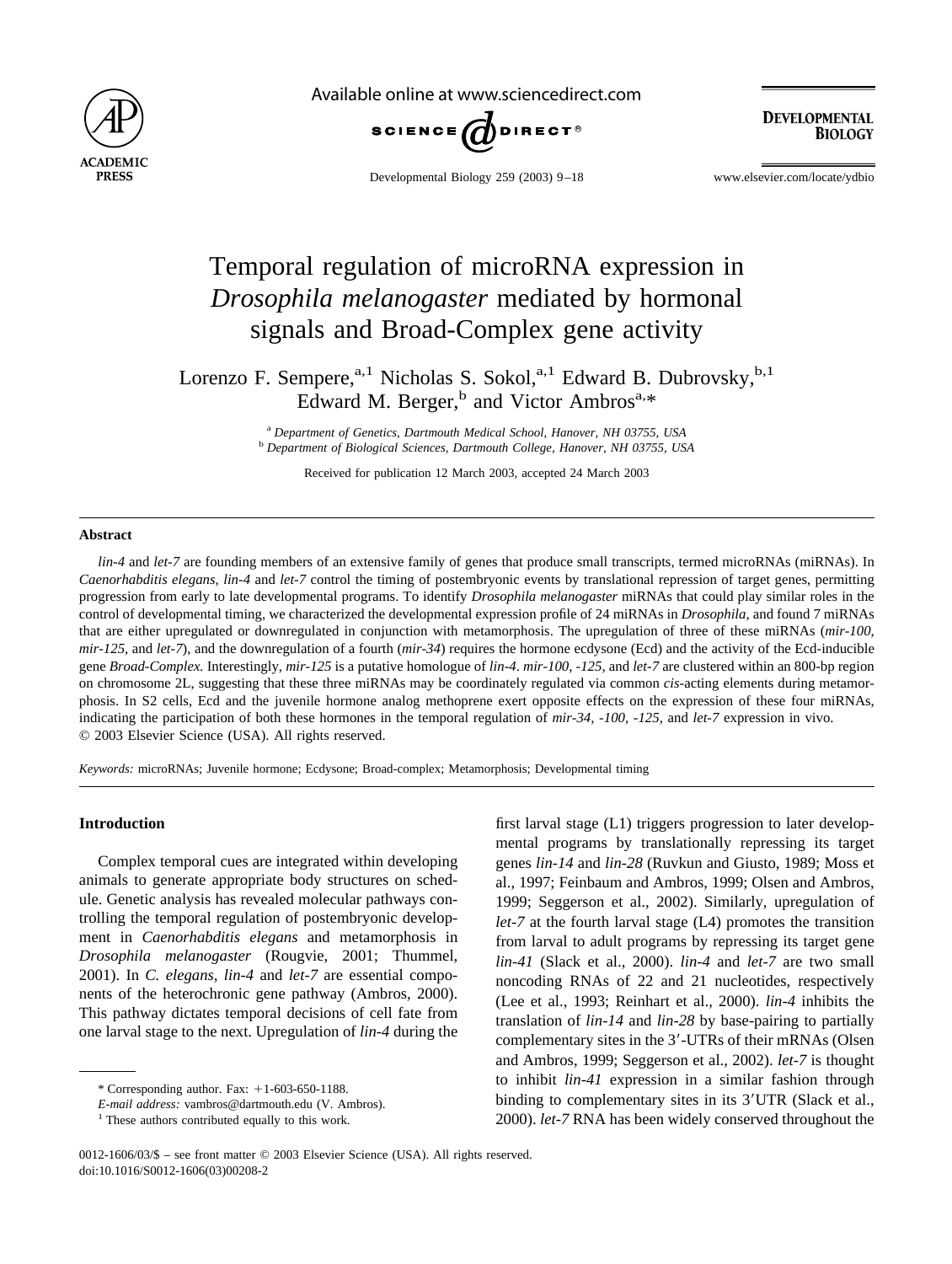<span id="page-1-0"></span>

| Table 1           |
|-------------------|
| Drosophila miRNAs |

| Gene       | Probe sequence <sup>A</sup>    | Location            | <b>Notes</b>   |
|------------|--------------------------------|---------------------|----------------|
| $mir-1$    | CATACTTCTTTACATTCCA            | 38D1                | B              |
| $mir-2a$   | GCTCATCAAAGCTGGCTGTGATA        | 37E3-38A2           | B, C, D        |
| $mir-2b$   | <b>GCTCCTCAAAGCTGGCTGTGATA</b> | 28B-29X, 37E3-38A2  | <b>B. C. D</b> |
| $mir-2c$   | GCCCATCAAAGCTGGCTGTGATA        | 88E7-88F4           | C, E, F        |
| $mir-3$    | <b>TGAGACACACTTTGCCCAGTGA</b>  | 56D7-56E3           | C.D            |
| $mir-4$    | <b>TCAATGGTTGTCTAGCTTTAT</b>   | 56D7-56E3           | C, D           |
| $mir-5$    | CATATCACAACGATCGTTCCTTT        | 56D7-56E3           | C, D           |
| $mir-6$    | AAAAAGAACAGCCACTGTGATA         | 56D7-56E3           | C, D           |
| $mir-7$    | <b>ACAACAAAATCACTAGTCTTCCA</b> | 57A3-57B3           | $\mathbf D$    |
| $mir-8$    | <b>GTCATCTTTACCTGAGTATTA</b>   | 53D2-53E10          | D              |
| $mir-9$    | <b>TCATACAGCTAGATAACCAAAGA</b> | 76B3-76D1           | D              |
| $mir-10$   | <b>ACAAATTCGGATCTACAGGGT</b>   | 84A5-84C1           | D              |
| $mir-11$   | <b>GCAAGAACTCAGACTGTGATG</b>   | 93E4-93F3           | D              |
| $mir-12$   | <b>ACCAGTACCTGATGTAATACTCA</b> | 13C5-13E14          | D              |
| $mir-13a$  | <b>ACTCATCAAAATGGCTGTGATA</b>  | 88E7-88F4           | D              |
| $mir-13b$  | <b>ACTCGTCAAAATGGCTGTGATA</b>  | 8C7-8D10, 88E7-88F4 | C, D           |
| $mir-14$   | TAGGAGAGAGAAAAAGACTGA          | 45C5-45F4           | C, D           |
| $mir-34$   | CAACCAGCTAACCACACTGCC          | 85F10-85F12         | E, G           |
| $mir-79$   | <b>GCTTTGGTAATCTAGCTTTAT</b>   | 36A6-36A7           | E, G           |
| $mir-84a$  | <b>ACAATATTACATACTAATGAT</b>   | $\mathbf{U}$        | G              |
| $mir-84b$  | <b>ACAATATTACATACTACATTC</b>   | 39E1-40A2           | $\mathbf G$    |
| $mir-87$   | CACACCTGAAATTTTGCTCA           | 30C7-30F4           | E, H           |
| $mir-92$   | <b>CAGGCCGGGACAAGTGCAATG</b>   | 96F-96F             | E, I           |
| $mir-100$  | CACAAGTTCGGATTTACGGGTT         | 36E5-36F2           | C, E, I        |
| $mir-124b$ | <b>ATAAGGCACGCGGTGAATGCCAA</b> | 36D-36D             | E, J           |
| $mir-125b$ | <b>TCACAAGTTAGGGTCTCAGGGA</b>  | 36E5-36F2           | C, J           |
| $mir-133$  | <b>ACAGCTGGTTGAAGGGGACCAA</b>  | 38C-38D             | E, J           |
| $let-7$    | <b>ACTATACAACCTACTACCTCA</b>   | 36E5-36F2           | C, K, L        |

AStarFire (IDT) DNA oligonucleotides probe sequences were used for Northern detection of miRNAs. Bold bases indicate mismatches between the original and *Drosophila* miRNA sequences.

BCloned from *C. elegans* ([Lau et al., 2001; Lee and Ambros, 2001](#page-8-0)).

<sup>C</sup>*mir-2a-1, -2a-2,* and *-2b-2* sequences are clustered within 400 bp in 37E3-38A2; *mir-3, -4, -5, -6-1, - 6-2,* and *-6-3* within 900 bp in 56D7-56E3; *mir-2c, -13a,* and *-13b-1* within 400 bp in 88E7-88F4; *mir-100, -125,* and *let-7* within 800 bp in 36E5-36F2.

<sup>D</sup>Cloned from *Drosophila* and expression confirmed by Northern blot analysis [\(Lagos-Quintana et al., 2001](#page-8-0)).

E Expression of predicted conserved miRNAs in *Drosophila* confirmed by Northern blot analysis in this work.

F *mir-2c* sequence was predicted by BLAST homology to *mir-2a.*

GCloned from *C. elegans* and predicted to be conserved in *Drosophila* [\(Lau et al., 2001](#page-8-0)).

HCloned from *C. elegans* and predicted to be conserved in *Drosophila* [\(Lee and Ambros, 2001](#page-8-0)).

<sup>I</sup>Cloned from *Homo sapiens* and predicted to be conserved in *Drosophila* [\(Mourelatos et al., 2002](#page-8-0)).

<sup>J</sup>Cloned from *Mus musculus* and predicted to be conserved in *Drosophila* ([Lagos-Quintana et al., 2002\)](#page-8-0).

<sup>K</sup>*let-7* was initially cloned from *C. elegans* by classical genetics methods using transformation rescue of *let-7* mutant phenotype ([Reinhart et al., 2000](#page-8-0)). L Expression of predicted conserved *let-7* in *Drosophila* confirmed by Northern blot analysis ([Pasquinelli et al., 2000\)](#page-8-0).

bilaterian clade from mollusks to flies to humans [\(Pas](#page-9-0)[quinelli et al., 2000\).](#page-9-0) As in worms, *let-7* RNA is developmentally upregulated in *Drosophila* and other invertebrates at the larval to adult transition. In vertebrates, *let-7* is also developmentally upregulated, but without a common temporal pattern among species [\(Pasquinelli et al., 2000](#page-9-0); L.F.S. and V.A., unpublished observations). Although the *lin-4* RNA sequence is unique to nematodes, a putative *lin-4* homologue, *miR-125,* has recently been identified in flies and mammals that is only slightly divergent from the *lin-4* sequence [\(Lagos-Quintana et al., 2002\).](#page-8-0)

*lin-4* and *let-7* belong to an extensive class of genes with small noncoding RNA transcripts [\(Lau et al., 2001; Lee and](#page-8-0) [Ambros, 2001; Lagos-Quintana et al., 2001, 2002; Moure](#page-8-0)[latos et al., 2002\)](#page-8-0), termed microRNAs (miRNAs). miRNAs are 18–25 nucleotides in length and result from the processing of a  $\approx$  70-nucleotide hairpin by Dicer-dependent cleavage (Grishok et al., 2001; Hutvagner et al., 2001; Lee

Fig. 1. Developmental profile of miRNAs in the wild type. (A) Synchronously developing Canton-S flies were harvested from embryos (E), larvae (L1–L3), prepupae (pp), pupae (pupa), and adult females  $(9)$  at hours after egg deposition (AED) indicated at top. Our hybridization conditions could not distinguish among very closely related miRNAs (see Table 1), so miR-2 and miR-13 signals represent a composite of miR-2a,b,c, and miR-13a,b, respectively. 5S rRNA was used as loading control. (B) Schematic representation of 20-hydroxyecdysone (Ecd) and juvenile hormone (JH) titer fluctuations during development (adapted from [Riddiford, 1993\)](#page-9-0).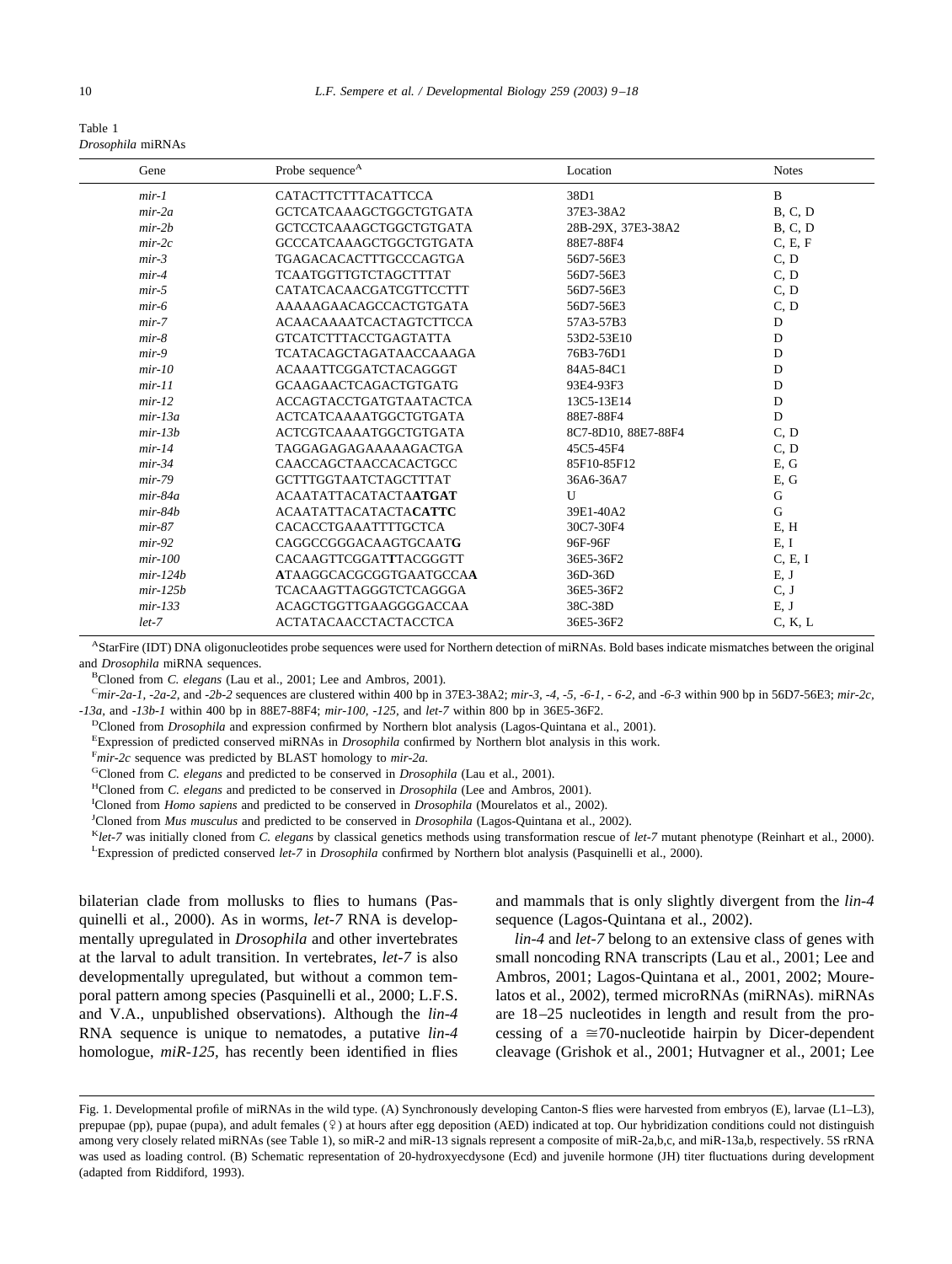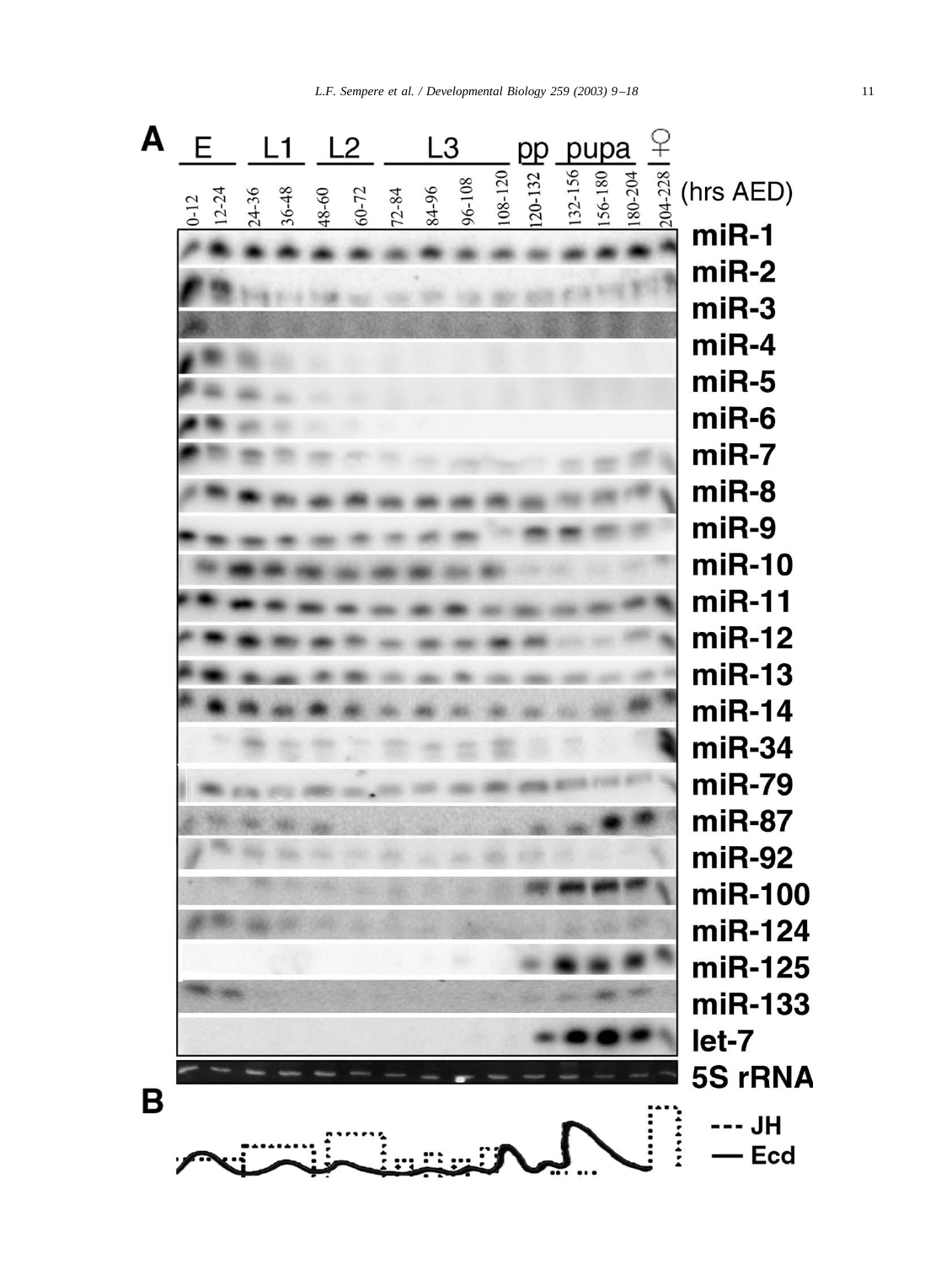<span id="page-3-0"></span>

Fig. 2. miR-34 levels increase, and miR-100 and miR-125 levels decrease in *ecd<sup>1</sup>* and *npr<sup>6</sup>* mutants. (A) *ecd<sup>1</sup>* animals reared at 20 $^{\circ}$ C were transferred to 29°C during early and mid-L3 stage and harvested at time intervals after puparium formation (APF). The time of PF for  $ecd<sup>1</sup>$  animals upshifted in the early L3 was defined by the time of PF of  $ecd<sup>1</sup>$  animals grown in parallel at 20°C. *ecd<sup>1</sup>* animals upshifted in mid L3 were harvested in two separate populations (nonpupariating and pupariating). The profile of miRNA RNAs accumulation in wild-type animals upshifted during the late L3 is shown for comparison. (B) Synchronously developing  $npr^6/npr^6$  and  $npr^{6}/+$  siblings were harvested at the late L3 and at time intervals during prepupal and pupal stages, relative to the time of PF in  $npr^{6}/+$  animals. The profile of miRNA RNAs in the wild type is shown for comparison. *mir-1*, which is constitutively expressed during development, was unaffected by  $ecd<sup>1</sup>$  and  $npr<sup>6</sup>$  mutations. U6 was used as loading control.

[and Ambros, 2001\).](#page-8-0) A number of the known miRNAs are evolutionary conserved from nematodes and insects to mammals, suggesting that they carry out important and perhaps conserved functions [\(Lau et al., 2001; Lee and](#page-8-0) [Ambros, 2001; Lagos-Quintana et al., 2001, 2002; Moure](#page-8-0)[latos et al., 2002\).](#page-8-0)

In *Drosophila,* the sesquiterpenoid juvenile hormone (JH) and steroid 20-hydroxyecdysone (Ecd) control temporal aspects of development from embryogensis to adulthood [\(Riddiford, 1993; Thummel, 1995, 1996; Richards, 1997\).](#page-9-0) Cellular and molecular responses to Ecd have been studied extensively in *Drosophila* through the genetic analysis of Ecd-induced metamorphosis [\(Thummel, 1996; Richards,](#page-9-0) [1997\)](#page-9-0). The rise of Ecd titer at the end of L3 is transduced via an Ecdysone Receptor (*EcR*)/Ultraspiracle (*USP*) heterodimeric complex [\(Thomas et al., 1993; Yao et al., 1993\)](#page-9-0) which, in turn, activates a primary cascade of transcriptional factors or early-inducible genes: *E74, E75, Broad-Complex* (*BR-C*) [\(Burtis et al., 1990; Segraves et al., 1990; Thummel](#page-8-0) [et al., 1990; DiBello et al., 1991\)](#page-8-0). These "early-genes" coordinate the temporal and spatial activation of late genes, which either directly or indirectly, carry out distinct metamorphic processes such as puparium formation, programmed cell death of larval tissues, remodeling of the central nervous system, and proliferation and morphogenesis of imaginal discs [\(Ashburner et al., 1974; Richards,](#page-8-0) [1981; Thummel, 1996\)](#page-8-0). The *BR-C* locus encodes a family of zinc-finger transcriptional factors [\(Bayer et al., 1997\)](#page-8-0) and plays a pivotal role in the initiation and progression through metamorphosis [\(Kiss et al., 1988; DiBello et al., 1991;](#page-8-0) [Karim et al., 1993\)](#page-8-0). The misexpression of *BR-C* during L2 precociously activates pupal-cuticle genes, suggesting that *BR-C* is sufficient to specify some of the processes during pupal development [\(Zhou and Riddiford, 2002\)](#page-9-0). In addition, the exogenous application of a JH analog at the onset of metamorphosis phenocopies loss-of-function *BR-C* mutations [\(Restifo and Wilson, 1998\)](#page-9-0). Thus, at the end of L3, *BR-C* activity integrates signals resulting from a pulse of Ecd and a decrease of JH titer, to effect a switch from larval to pupal temporal programs.

We have previously reported that the regulation of *let-7* RNA expression during metamorphosis in *Drosophila* requires both the Ecd pulse at the end of the L3 as well as *BR-C* activity [\(Sempere et al., 2002\).](#page-9-0) Thus, we were interested in investigating whether other miRNAs were temporally regulated and, furthermore, whether this regulation was also mediated by hormones. In this report, we surveyed the developmental expression profile of 24 miRNAs cloned from or predicted to be conserved in *Drosophila. Drosophila* miRNAs exhibit a variety of in vivo developmental profiles and most appear unresponsive to Ecd or JH in S2 cells. However, the expression of four miRNAs, *mir-34, mir-100, mir-125,* and *let-7,* undergo temporal changes at larval-to-pupal or pupal-to-adult stages, and respond to Ecd and/or JH in S2 cells. Ecd and JH have opposite effects on expression of these miRNAs, consistent with their opposing roles in vivo. Furthermore, from studies of mutants defective for either Ecd biosynthesis (ecd<sup>1</sup>) or *BR-C* activity (*npr6* ), we show that Ecd and *BR-C* are required for the temporal upregulation of *mir-100, mir-125,* and *let-7,* and the temporal downregulation of *mir-34* expression during metamorphosis. This coregulation of *mir-100, mir-125,* and *let-7* expression may result in part from their tight chromosomal linkage in *Drosophila.*

### **Materials and methods**

### *Drosophila-stocks, S2 cells, and hormonal treatments*

*Drosophila* stocks were maintained on a standard cornmeal-yeast-agar medium at 25°C.  $npr^6$  and  $ecd^1$  animals were handled as described in [Sempere et al. \(2002\)](#page-9-0). For developmental expression profiles, synchronous developing embryos and larvae or pupae were harvested every 12 or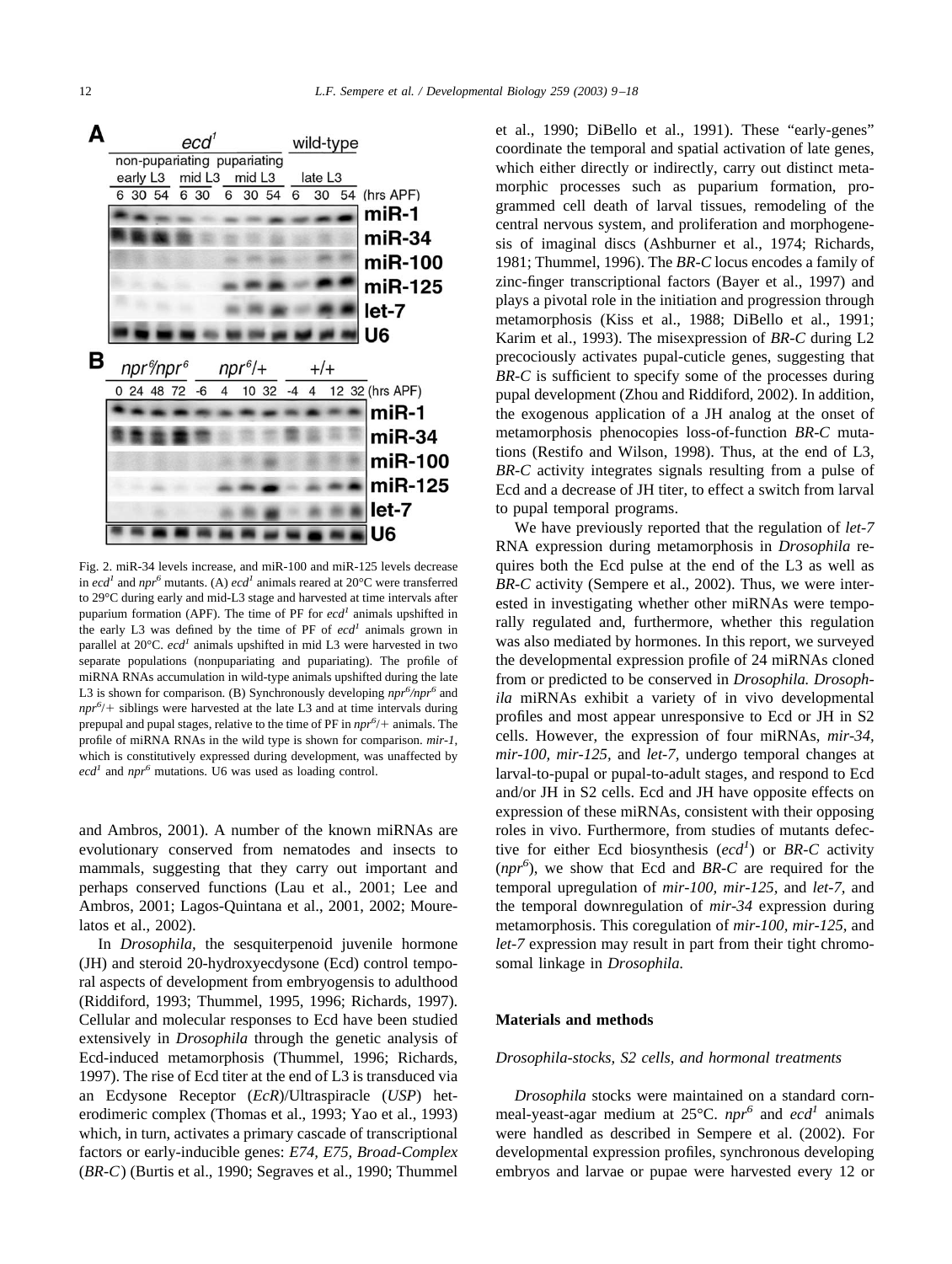24 h, respectively. Animals were synchronized from egg laying; after hatching, first-instar larvae were hand-collected in groups of 50–70 animals and placed on a standard agar media supplied with a yeast paste. Animals were synchronized again at puparium formation; pupariating animals in a 2-h interval were collected in groups of 50 and placed on petri dishes with a moist paper towel to maintain a humid environment.

*Drosophila* S2 cells were cultured in Schneider's medium (Gibco) supplemented with 10% fetal bovine serum at 23°C. Hormonal treatments were as follows: cells were plated in 25-cm2 flasks containing 4 ml of medium and allowed to grow for 48 h, when they reach 80% of confluence. Then, 20-hydroxyecdysone (Sigma) was added to a final concentration of  $5 \times 10^{-6}$  M, and/or methoprene (ZR515; gift from Dr. Cerf at Sandoz) was added to a final concentration of  $1 \times 10^{-4}$  M. Control cells were treated with an equal volume of solvent.

## *Northern blot analysis*

Total RNA was extracted from animals or S2 cells by using Trizol (Gibco). Animals were homogenized in 2 mL of Trizol with a dounce glass homogenizer prior to extraction. Northern blots were conducted as described in [Sem](#page-9-0)[pere et al. \(2002\),](#page-9-0) with the difference that GeneScreen Plus (New England Nuclear) membrane was used. Radioactivelabeled StarFire (Integrated DNA Technologies) oligonucleotide probes used for miRNA detection are listed in [Table 1](#page-1-0). Membranes were stripped in 0.1% SDS boiling solution for 30 min, and hybridized with different probes. Membranes were stripped up to five times without a noticeable decrease in intensity or quality of signal detection. Radioactive signals were quantified with ImageQuant software package (Molecular Dynamics). The relative levels of miRNA transcripts were represented as the ratio of the miRNA and U6 signals and were normalized to a 0–1 scale.

## **Results and discussion**

## *miRNAs display diverse developmental expression profiles in D. melanogaster*

To test whether other miRNAs are temporally regulated in *Drosophila,* we examined the developmental expression profile of 24 miRNAs. Fourteen of these miRNAs (*mir-1* to *mir-14*) had been identified by cDNA cloning from *Drosophila* RNA [\(Lagos-Quintana et al., 2001\),](#page-8-0) while the other ten (*mir-34, -79, -84, -87, -92, -100, -124, -125, -133,* and *let-7*) had been cloned from other species [\(Reinhart et al.,](#page-9-0) [2000, Lau et al., 2001; Lee and Ambros, 2001; Lagos-](#page-9-0)[Quintana et al., 2002; Mourelatos et al., 2002\)](#page-9-0) (see [Table 1](#page-1-0)). Of these latter miRNAs, *mir-34, -79, -84, -87, -92, -124* [\(Pasquinelli et al., 2000; Lau et al., 2001; Lee and Ambros,](#page-9-0)

[2001; Lagos-Quintana et al., 2002; Mourelatos et al., 2002\)](#page-9-0) and *mir-100* and *mir-133* (this work) were predicted to be conserved based on homology of miRNA sequence and hairpin fold of their precursors, while *mir-125* and *let-7* had been reported to be expressed in *Drosophila* [\(Pasquinelli et](#page-9-0) [al., 2000; Lagos-Quintana et al., 2002\)](#page-9-0). By Northern blot analysis, we confirmed the expression of *mir-1* to *mir-14* and validated the conservation of 7 out of these 8 predicted miRNAs: *mir-34, -79, -87, -92, -100, -124,* and *-133* [\(Fig.](#page-1-0) [1](#page-1-0)). We could not detect any signal with probes for *mir-84* (data not shown). Most of the miRNAs that were originally cloned from 0- to 6-h *Drosophila* embryos (*mir-1* to *mir-14*) are either embryonically enriched or constitutively expressed throughout development, as shown previously [\(La](#page-8-0)[gos-Quintana et al., 2001\)](#page-8-0). The miRNAs that were originally identified in other species exhibit more diverse expression patterns. Twelve of these 23 expressed miRNAs are developmentally upregulated or downregulated in association with embryonic to larval (*mir-3, -4, -5,* and *-6*), larval to pupal (*mir-10, -34, -87, -92, -100, -125, -133,* and *let-7*), or pupal to adult transitions (*mir-34*). Some miRNAs are arranged in clusters on the genome; for example, *mir-2b2/2a-1/2a-2* are located in 37E3-38A2 and *mir-3/4/5/6- 1/6-2/6-3* are located in 56D7-56E3 [\(Lagos-Quintana et al.,](#page-8-0) [2001\)](#page-8-0), *mir-100/let-7/mir-125* are located in 36E5-36F2 and *mir-2c/13a/13b* are located in 88E7-88F4 (see Table 1). In general, the members of a miRNA cluster seem to have very similar expression patterns. In particular, *mir-100, mir-125,* and *let-7* transcripts are clustered in an 800-bp region and are oriented in the same direction, suggesting that the transcription of *mir-100* and *mir-125* is likely coregulated with that of *let-7* by common *cis*-acting elements.

## *Ecdysone and Broad Complex are required for regulation of mir-34, mir-100, and mir-125 expression during metamorphosis*

A rise in Ecd titers at the end of L3 triggers the initiation of metamorphosis, marked by puparium formation [\(Thum](#page-9-0)[mel, 1996; Richards, 1997\).](#page-9-0) During this same developmental stage, *mir-100* and *mir-125* expression increases, while *mir-34* expression decreases ([Fig. 1](#page-1-0)). To test whether Ecd was required for *mir-34, -100,* and *-125* regulation, we used the temperature-sensitive  $ecd<sup>1</sup>$  strain that is impaired in the biosynthesis of Ecd at the restrictive temperature (29°C) [\(Garen et al., 1977\).](#page-8-0) In  $ecd<sup>1</sup>$  animals blocked from pupariation by a transfer at 29°C during early or mid L3, miR-34 was detected at notably higher levels, whereas miR-100 and miR-125 were detected at dramatically lower levels com-pared with wild type [\(Fig. 2A\)](#page-3-0) In  $ecd<sup>1</sup>$  animals that escaped the pupariation block during mid L3, miR-34, -100, and -125 were detected at levels similar to wild type animals. *Broad-Complex (BR-C)* is an early Ecd-inducible gene that plays a pivotal role in relaying the Ecd signal at the end of L3 to downstream genes, initiating a genetic cascade that leads to the execution of metamorphic programs (Kiss et al.,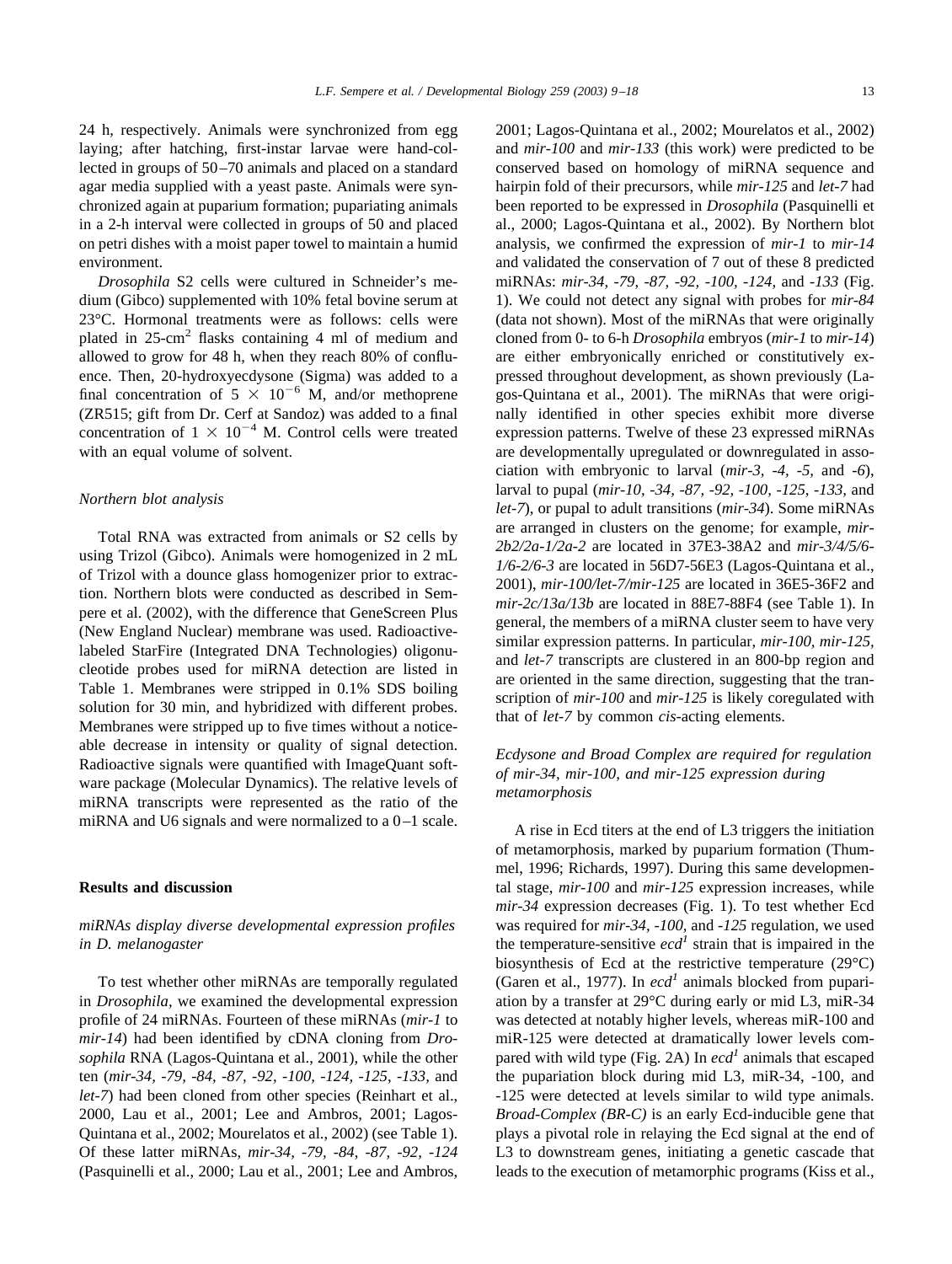1988; DiBello et al., 1991; Karim et al., 1993; Zhou and [Riddiford, 2002\).](#page-8-0) *npr6* animals, which lack all *BR-C* transcriptional factor isoforms, never pupariate, and remain as larvae for 5 to 10 days past the normal time of pupariation. To test whether *BR-C* played a role in the regulation of *mir-34, -100,* and *-125,* we examined the expression profile of these miRNAs in *npr<sup>6</sup>* animals by Northern blot analysis. miR-100 and miR-125 were detected at much lower levels in nonpupariating homozygous  $npr^6$  animals than in  $npr^6$ /+ or wild-type animals. By contrast, miR-34 was detected at higher levels in  $npr^6$  compared with  $npr^6$  + or wild-type animals [\(Fig. 2B\)](#page-3-0). These results suggest that Ecd and *BR-C* activity are required for the temporal upregulation of *mir-100* and *mir-125* expression and the downregulation of *mir-34* during pupal development. The expression pattern of *mir-1,* which is constitutively expressed during development, was not affected by  $ecd<sup>I</sup>$  or  $npr<sup>6</sup>$  mutations, indicating that disruption of Ecd gene pathway has not a general effect on miRNA biogenesis.

# *Ecdysone and Juvenile hormone exert opposite effects on the expression of mir-34, mir-100, mir-125, and let-7 in S2 cells*

Although Ecd is the major ecdysteroid produced at the end of L3, other ecdysteroids are also present in the hemolymph and may elicit some developmental signals at the time of pupariation [\(Fisk and Thummel, 1998\)](#page-8-0). Moreover, since biosynthesis of all ecdysteroids is blocked in *ecd1* mutants [\(Warren et al., 1996\),](#page-9-0) we could not definitively attribute the effect of  $ecd<sup>1</sup>$  on miRNA expression to decreased levels of Ecd alone. To test whether Ecd was sufficient to regulate *mir-34, -100,* and *-125* expression, S2 cells [\(Schneider and Blumenthal, 1978; Vitek and Berger,](#page-9-0) [1984; Cherbas and Cherbas, 1981, 1998\)](#page-9-0) were incubated with Ecd for 24–42 h. Total RNA was extracted from samples harvested at 6-h intervals and analyzed by Northern blots. Longer incubation times of S2 cells with Ecd correlated with increased levels of miR-100 and miR-125 [\(Fig.](#page-6-0) [3A](#page-6-0)). In contrast, miR-34 was detected at very low levels at all times examined compared to untreated cells. Thus, the addition of Ecd results in induction of *mir-100* and *mir-125* and repression of *mir-34* expression. These observed effects of Ecd in S2 cells are consistent with repression of *mir-34* and activation of *mir-100, mir-125,* and *let-7* expression by an Ecd signal during *Drosophila* development.

Juvenile hormone (JH) can induce the expression of some genes as well as repress expression of other genes activated by Ecd [\(Berger et al., 1992; Restifo and Wilson,](#page-8-0) [1998; Feng et al., 1999; Dubrovsky et al., 2000, 2002; Zhou](#page-8-0) [and Riddiford, 2002\)](#page-8-0). Conditional mutants affecting JH biosynthesis are currently unavailable, so we tested whether application of JH to cultured cells could affect expression of these developmentally regulated miRNAs. S2 cells were treated with the JH analog, methoprene, or a combination of methoprene and Ecd and incubated for 24–42 h [\(Fig. 3A](#page-6-0)).

We found that *mir-34, mir-100, mir-125,* and *let-7* expression responded to JH treatment. miR-34 accumulated in cells treated with methoprene to levels higher than in untreated cells. Significant induction of *mir-34* expression by methoprene could be observed after 8 h of incubation (data not shown). This indicates that JH acts positively on *mir-34* expression, possibly by stimulating *mir-34* transcription. The enhanced expression of *mir-34* induced by methoprene was suppressed when S2 cells were incubated with both methoprene and Ecd, indicating that JH and Ecd have opposite effects on *mir-34* expression. *mir-100*, *-125*, and *let-7* RNA levels were significantly reduced in cells treated with both methoprene and Ecd compared with cells treated with Ecd alone, indicating that the JH analog inhibits the Ecdinduction of *mir-100, -125,* and *let-7.* Since the temporal expression profiles of *mir-34, -100, -125,* and *let-7* overlap major changes in Ecd and JH titers during development, the results reported here suggest that their developmental regulation could be modulated by opposing JH/Ecd input signals in vivo [\(Fig. 4B\)](#page-7-0). Previous studies have shown that exogenous application of JH can antagonize some functions of *BR-C* [\(Restifo and Wilson, 1998; Zhou and Riddiford,](#page-9-0) [2002\)](#page-9-0). Thus, these opposite effects of JH and Ecd signals on *mir-34, -100, -125,* and *let-7* expression could be mediated by *BR-C* [\(Fig. 4B](#page-7-0)).

The expression of *mir-87* and *mir-133,* like *mir-100, -125,* and *let-7,* is clearly upregulated during metamorphosis in wild type animals [\(Fig. 1\)](#page-1-0). Similarly, the expression of *mir-10* and *mir-92,* like *mir-34,* decreases during pupal development. However, unlike *mir-34, -100, -125,* and *let-7,* our experimental manipulation of Ecd or JH signaling in S2 cells did not affect the expression of *mir-10, -87, -92,* or *-133* (data not shown), suggesting that temporal signals, other than Ecd and JH, regulate the developmental expression of these miRNAs.

## *Broad-Complex mediates the ecdysone-dependent regulation of mir-100 and mir-125 expression in S2 cells*

The 24-h lag between the addition of Ecd to cultured S2 cells and the expression of *mir-100* and *mir-125* suggest that the initial Ecd signal activates *mir-100* and *mir-125* expression indirectly via intermediate regulators. One such intermediate could be *BR-C,* which we have shown is required for *mir-100* and *mir-125* expression in animals. To test whether *BR-C* activity was required for the Ecd-induced expression of *mir-100* and *mir-125* in S2 cells, *BR-C* activity was inhibited by RNAi using a 700-nucleotide dsRNA corresponding to a common region of all *BR-C* isoforms [\(Sempere et al., 2002\).](#page-9-0) S2 cells were incubated for 30 min with *BR-C* dsRNA or mock dsRNA corresponding to unrelated *C. elegans* sequence. Then, the transfected and nontransfected cultures were treated with Ecd and harvested 32, 40, and 48 h later. The levels of *mir-100* and *mir-125* RNAs were detected at considerably lower in *BR-C* RNAi cells compared with nontransfected or mock RNAi cells (Fig.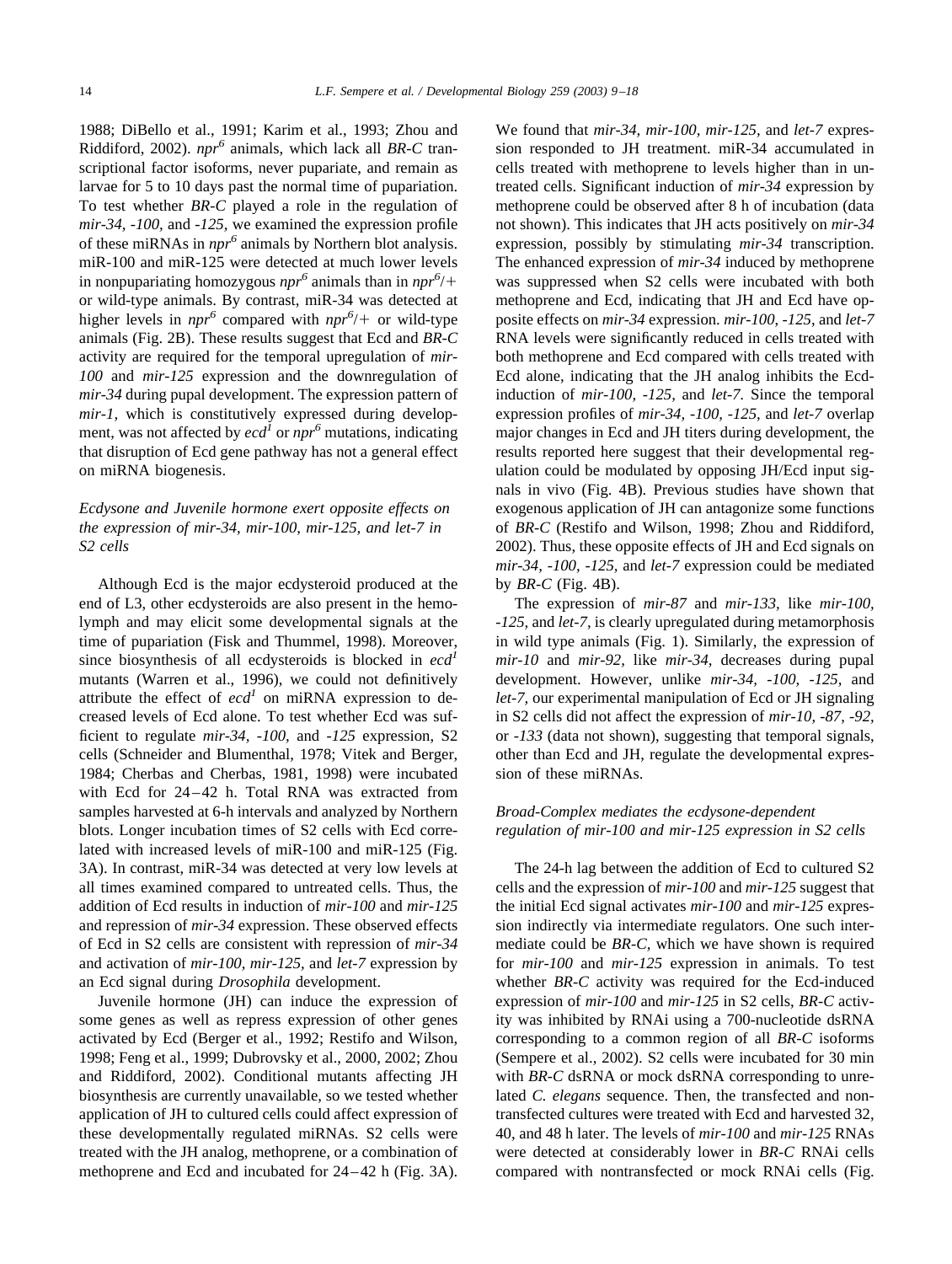<span id="page-6-0"></span>

Fig. 3. Ecd and JH signaling pathways exert opposite effects on *mir-34, -100, -125,* and *let-7* expression in S2 cells. (A) S2 cells were harvested after 24–42 h of incubation with 20-hydroxyecdysone (+Ecd), the JH analog, methoprene (+JHa), or Ecd and methoprene (+JHa/Ecd), or just solvent (C). 5S rRNA was used as loading control. (B) S2 cells were transfected with 40  $\mu$ g of dsRNA corresponding to either a conserved region of all *BR-C* mRNA isoforms or a nonspecific dsRNA (mock) from *C. elegans.* Then, transfected and control cells were treated with Ecd, harvested 32, 40, and 48 h later, and probed for miR-34, -100, -125, and *let-7* RNA. U6 was used as loading control. *mir-2,* which is constitutively expressed in S2 cells, was used as a control gene for the specificity of a hormonal and RNAi effect. (A, B) Above blot panels, quantification of miRNA levels is expressed in relative signal units.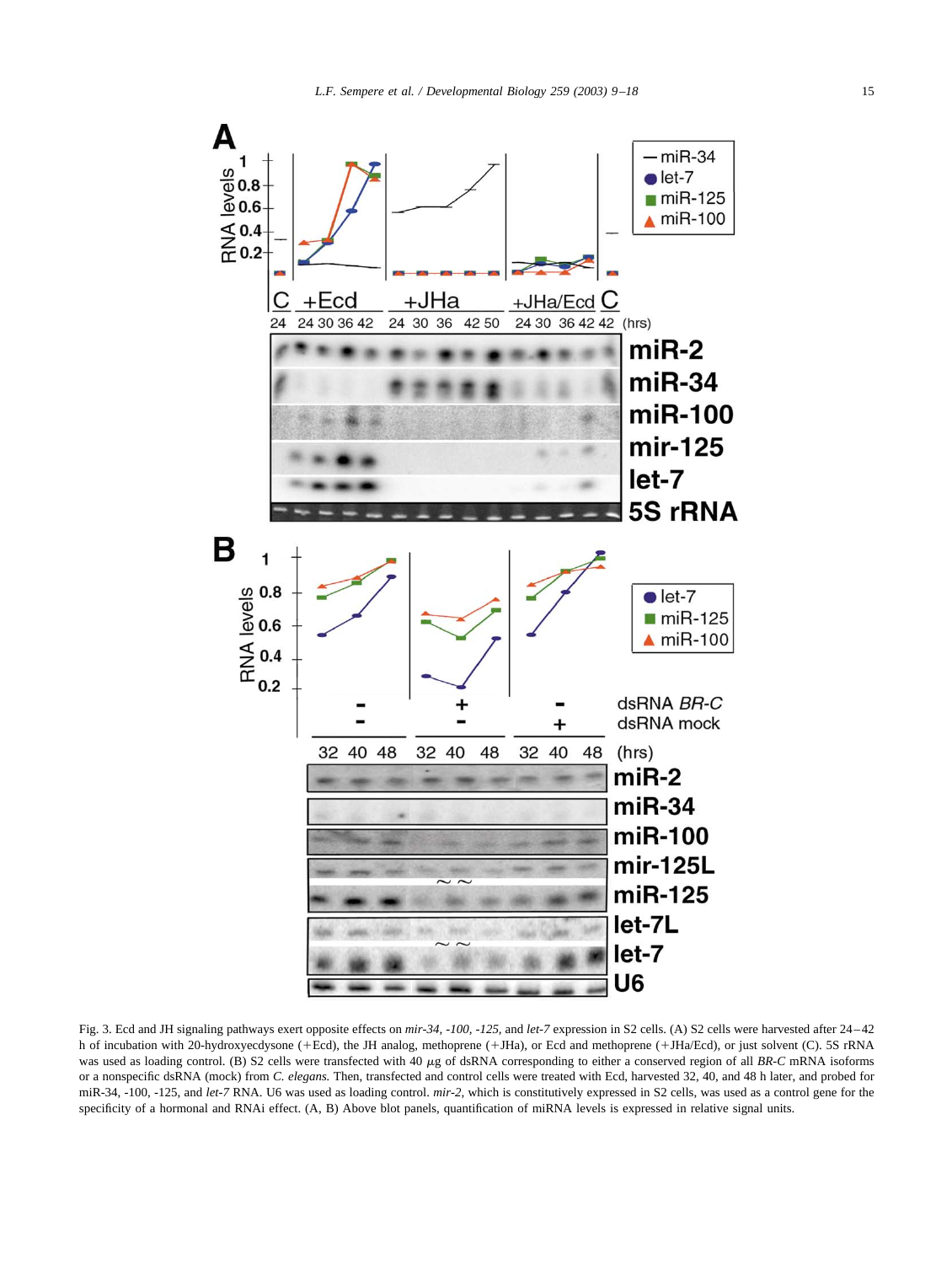<span id="page-7-0"></span>

Fig. 4. Model for temporal and hormonal regulation of miRNAs. (A) In *C. elegans,* the *lin-4* and *let-7* genes are unlinked and exhibit distinct temporal expression profiles [\(Lee et al., 1993; Reinhart et al., 2000\)](#page-8-0). The upregulation of *lin-4* near the end of L1 sets an early clock that dictates the execution of L2 and L3 developmental programs. This early clock controls the upregulation of *let-7* at the late L3, which sets a late clock that dictates the transition from L4 to adult programs. (B) In *Drosophila,* intermediate levels of JH and Ecd correlate with moderate induction of *mir-34* expression during larval stages. A pulse of Ecd at the end of L3 acts via *BR-C* to trigger the coordinated upregulation of the *mir-100, -125,* and *let-7* gene cluster and downregulation of *mir-34* expression. Our results could not distinguish whether JH opposes the Ecd-induced expression of *mir-100, mir-125,* and *let-7* via *BR-C* or acts independently of *BR-C*. At adult eclosion, rising levels of JH correlate with full induction of *mir-34* expression. (C) *mir-100 -125,* and *let-7* are clustered in the genomes of the mosquito *Anopheles gambiae,* the Puffer fish *Takifugu rubripes* and humans. Clusters are shown on BAC sequences for the unassembled genomes of *A. gambiae* and *T. rubripes,* and on chromosomes for humans. In the CAAB01001308.1 cluster, either *mir-125* is not present or it is beyond the end of clone sequence, which is about 60,000 bp downstream of *let-7.*

3B). This result further supports the conclusion that *BR-C* is required to mediate the activation of *mir-100* and *mir-125* by an Ecd signal in vivo (Fig. 4B). This result also argues against the possibility that *mir-100, mir-125,* and *let-7* RNAs were detected at very low levels in nonpupariating  $ecd<sup>1</sup>$  and *npr<sup>6</sup>* mutants ([Fig. 2](#page-3-0)) simply because these mutant animals were arrested in a stage before *mir-100, mir-125,* and *let-7* are normally upregulated.

It should be noted that *BR-C* RNAi did not result in complete loss of *mir-100* and *mir-125* expression, suggesting that RNAi treatment was not fully effective. Consistent with an incomplete knockdown of *BR-C* by RNAi, miR-34 levels were unaffected by *BR-C* RNAi in Ecd-treated cells [\(Fig. 3B\)](#page-6-0). Based on our results with *npr<sup>6</sup>* mutant animals, one would have expected that *mir-34* expression should be derepressed by *BR-C* RNAi in Ecd-treated cells. Since *BR-C* activity may not have been completely eliminated by RNAi, we could not assess the requirement for *BR-C* activity in the repression of *mir-34* in S2 cells.

## *The clustered arrangement of mir-100, let-7, mir-125 genes is evolutionary conserved in bilaterians*

Interestingly, the sequence of *mir-125* is quite similar to the sequence of *lin-4* [\(Lagos-Quintana et al., 2002\)](#page-8-0), suggesting that they may be homologues. The evolutionary conservation of microRNAs such as *mir-125/lin-4, mir-100,* and *let-7* implies the conservation of multiple complementary target sequences for each of the miRNAs. In *C. elegans, lin-4* translationally downregulates LIN-14 and LIN-28 protein expression by base-pairing to partially complementary sites in the 3'-UTR of their mRNAs [\(Lee et al., 1993;](#page-8-0) [Wightman et al., 1993; Moss et al., 1997; Feinbaum and](#page-8-0) [Ambros, 1999; Olsen and Ambros, 1999; Seggerson et al.,](#page-8-0) [2002\)](#page-8-0). Translational repression of *lin-14* and *lin-28* activities by *lin-4* is required for the temporal transition from early to late developmental programs, eventually leading to the adult differentiation of hypodermis and vulva. Although *lin-28* is a member of an evolutionary conserved gene fam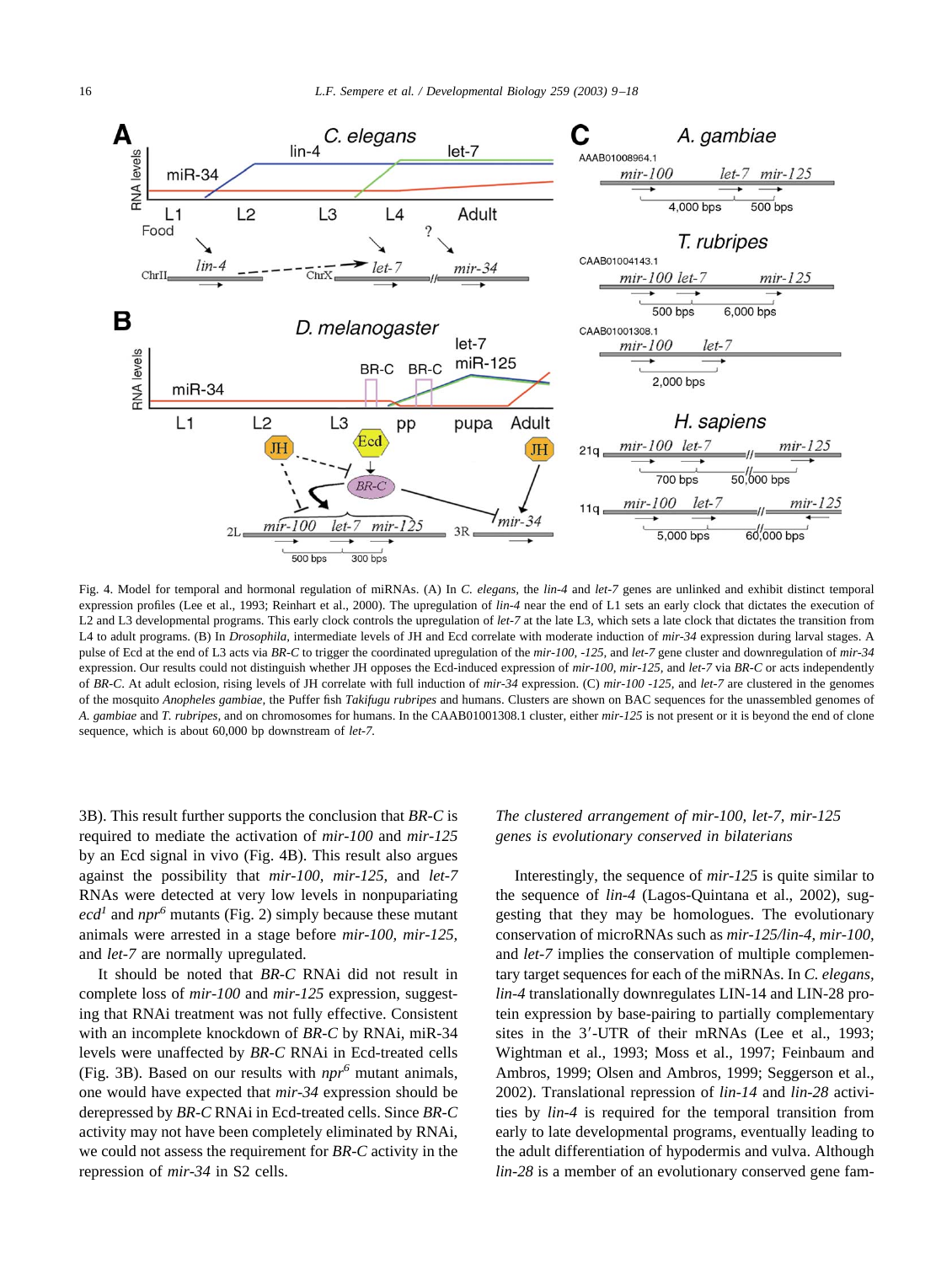<span id="page-8-0"></span>ily (Moss et al., 1997), no obvious *Drosophila* or human homologues of *lin-14* have been found and the targets of *mir-125* in flies and vertebrates are yet to be identified.

The finding that the *mir-100, -125,* and *let-7* gene cluster is coregulated in *Drosophila* suggests that these three genes may act in concert to control the translation of target genes involved in adult morphogenesis and differentiation. In a recent study, Bashirullah et al. (2003) similarly found that *mir-125* and *let-7* are coordinately upregulated at the onset of metamorphosis (Bashirullah et al., 2003; in press). *mir-100, -125,* and *let-7* are quite distinct in sequence, and so they probably base-pair to distinct cognate binding sites in their target mRNAs. These three miRNAs could have unique target mRNAs that they repress in parallel, and/or they could act together to repress particular targets that contain the appropriate combination of cognate sites.

With the exception of *C. elegans,* the chromosomal clustering of *mir-100, mir-125/lin-4,* and *let-7* appears to be widely conserved in animal phylogeny [\(Fig. 4\)](#page-7-0). In the mosquito *Anopheles gambiae, mir-100, -125,* and *let-7* are clustered within 5000 bp and oriented in the same direction [\(Fig.](#page-7-0) [4C\)](#page-7-0). In vertebrates, *mir-100, -125,* and *let-7* are similarly clustered, although with somewhat greater spacing [\(Fig.](#page-7-0) [4C\)](#page-7-0). Remarkably, *mir-100* and *let-7* are located together in two distinct chromosomal locations within 500 and 2000 bp in the Puffer fish *Takifugu rubripes,* and within 700 bp and 5000 bp in humans. The conservation of the clustered arrangement of *mir-100, mir-125,* and *let-7* suggests that important aspects of their regulation may also be evolutionary conserved.

### **Acknowledgments**

We thank Dr. Cerf for methoprene, Veronica Dubrovskaya for cell culture work, Rosalind Lee and Ann Lavanway for technical assistance, and members of the Ambros lab for helpful discussions. This work was supported by Public Health Grant GM34028 (to V.A.) and USDA 2002-35302 (to E.M.B. and E.B.D.). N.S.S. is a Damon Runyon Fellow supported by the Damon Runyon Cancer Research Foundation (DRG# 1728-02).

## **References**

- Ambros, V., 2000. Control of developmental timing in *Caenorhabditis elegans*. Curr. Opin. Genet. Dev. 10, 428–433.
- Ashburner, M., Chihara, C., Meltzer, P., Richards, G., 1974. Temporal control of puffing activity in polytene chromosomes. Cold Spring Harbor Symp. Quant. Biol. 38, 655–662.
- Bashirullah, A., Pasquinelli, A.E., Kiger, A.A., Perrimon, N., Ruvkun, G., Thummel, C.S., 2003. Coordinate regulation of small temporal RNAS at the onset of metamorphosis of *Drosophila melanogaster.* Dev. Biol., in press.
- Bayer, C.A., von Kalm, L., Fristrom, J.W., 1997. Relationships between protein isoforms and genetic functions demonstrate functional redun-

dancy at the Broad-Complex during *Drosophila* metamorphosis. Dev. Biol. 187, 267–282.

- Berger, E.M., Goudie, K., Klieger, L., Berger, M., DeCato, R., 1992. The juvenile hormone analogue, methoprene, inhibits ecdysterone induction of small heat shock protein gene expression. Dev. Biol. 151, 410–418.
- Burtis, K.C., Thummel, C.S., Jones, C.W., Karim, F.D., Hogness, D.S., 1990. The *Drosophila* 74EF early puff contains *E74*, a complex ecdysone-inducible gene that encodes two ets-related proteins. Cell 61, 85–99.
- Cherbas, L., Cherbas, P., 1981. The effects of ecdysteroid hormones on *Drosophila melanogaster* cell lines. Adv. Cell Culture 1, 91–124.
- Cherbas, L., Cherbas, P., 1998. Cell culture, in: Robers, D.B. (Ed.), Drosophila: A Practical Approach, 2nd edition, IRL Press, Oxford.
- DiBello, P.R., Withers, D.A., Bayer, C.A., Fristrom, J.W., Guild, G.M., 1991. The *Drosophila* Broad-Complex encodes a family of related proteins containing zinc fingers. Genetics 129, 385–397.
- Dubrovsky, E.B., Dubrovskaya, V.A., Berger, E.M., 2002. Juvenile hormone signaling during oogenesis in *Drosophila melanogaster*. Insect Biochem. Mol. Biol. 32, 1555–1565.
- Dubrovsky, E.B., Dubrovskaya, V.A., Bilderback, A.L., Berger, E.M., 2000. The isolation of two juvenile hormone-inducible genes in *Drosophila melanogaster*. Dev. Biol. 224, 486–495.
- Feinbaum, R., Ambros, V., 1999. The timing of lin-4 RNA accumulation controls the timing of postembryonic developmental events in *Caenorhabditis elegans*. Dev. Biol. 210, 87–95.
- Feng, Q.L., Ladd, T.R., Tomkins, B.L., Sundaram, M., Sohi, S.S., Retnakaran, A., Davey, K.G., Palli, S.R., 1999. Spruce budworm (*Choristoneura fumiferana*) juvenile hormone esterase: hormonal regulation, developmental expression and cDNA cloning. Mol. Cell. Endocrinol. 148, 95–108.
- Fisk, G.J., Thummel, C.S., 1998. The DHR78 nuclear receptor is required for ecdysteroid signaling during the onset of *Drosophila* metamorphosis. Cell 93, 543–555.
- Garen, A., Kauvar, L., Lepesant, J.A., 1977. Roles of ecdysone in *Drosophila* development. Proc. Natl. Acad. Sci. USA 74, 5099–5103.
- Grishok, A., Pasquinelli, A.E., Conte, D., Li, N., Parrish, S., Ha, I., Baillie, D.L., Fire, A., Ruvkun, G., Mello, C.C., 2001. Genes and mechanisms related to RNA interference regulate expression of the small temporal RNAs that control *C. elegans* developmental timing. Cell 106, 23–34.
- Hutvagner, G., McLachlan, J., Pasquinelli, A.E., Balint, E., Tuschl, T., Zamore, P.D., 2001. A cellular function for the RNA-interference enzyme dicer in the maturation of the *let*-7 small temporal RNA. Science 293, 834–838.
- Karim, F.D., Guild, G.M., Thummel, C.S., 1993. The *Drosophila Broad-Complex* plays a key role in controlling ecdysone-regulated gene expression at the onset of metamorphosis. Development 118, 977–988.
- Kiss, I., Beaton, A.H., Tardiff, J., Fristrom, D., Fristrom, J.W., 1988. Interactions and developmental effects of mutations in the Broad-Complex of *Drosophila melanogaster*. Genetics 118, 247–259.
- Lagos-Quintana, M., Rauhut, R., Lendeckel, W., Tuschl, T., 2001. Identification of novel genes coding for small expressed RNAs. Science 294, 853–858.
- Lagos-Quintana, M., Rauhut, R., Yalcin, A., Meyer, J., Lendeckel, W., Tuschl, T., 2002. Identification of tissue-specific microRNAs from mouse. Curr. Biol. 12, 735–739.
- Lau, N.C., Lim, L.P., Weinstein, E.G., Bartel, D.P., 2001. An abundant class of tiny RNAs with probable regulatory roles in *Caenorhabditis elegans*. Science 294, 858–862.
- Lee, R.C., Ambros, V., 2001. An extensive class of small RNAs in *Caenorhabditis elegans*. Science 294, 862–864.
- Lee, R.C., Feinbaum, R.L., Ambros, V., 1993. The *C. elegans* heterochronic gene *lin-4* encodes small RNAs with antisense complementarity to *lin-14*. Cell 75, 843–854.
- Moss, E.G., Lee, R.C., Ambros, V., 1997. The cold shock domain protein LIN-28 controls developmental timing in *C. elegans* and is regulated by the *lin-4* RNA. Cell 88, 637–646.